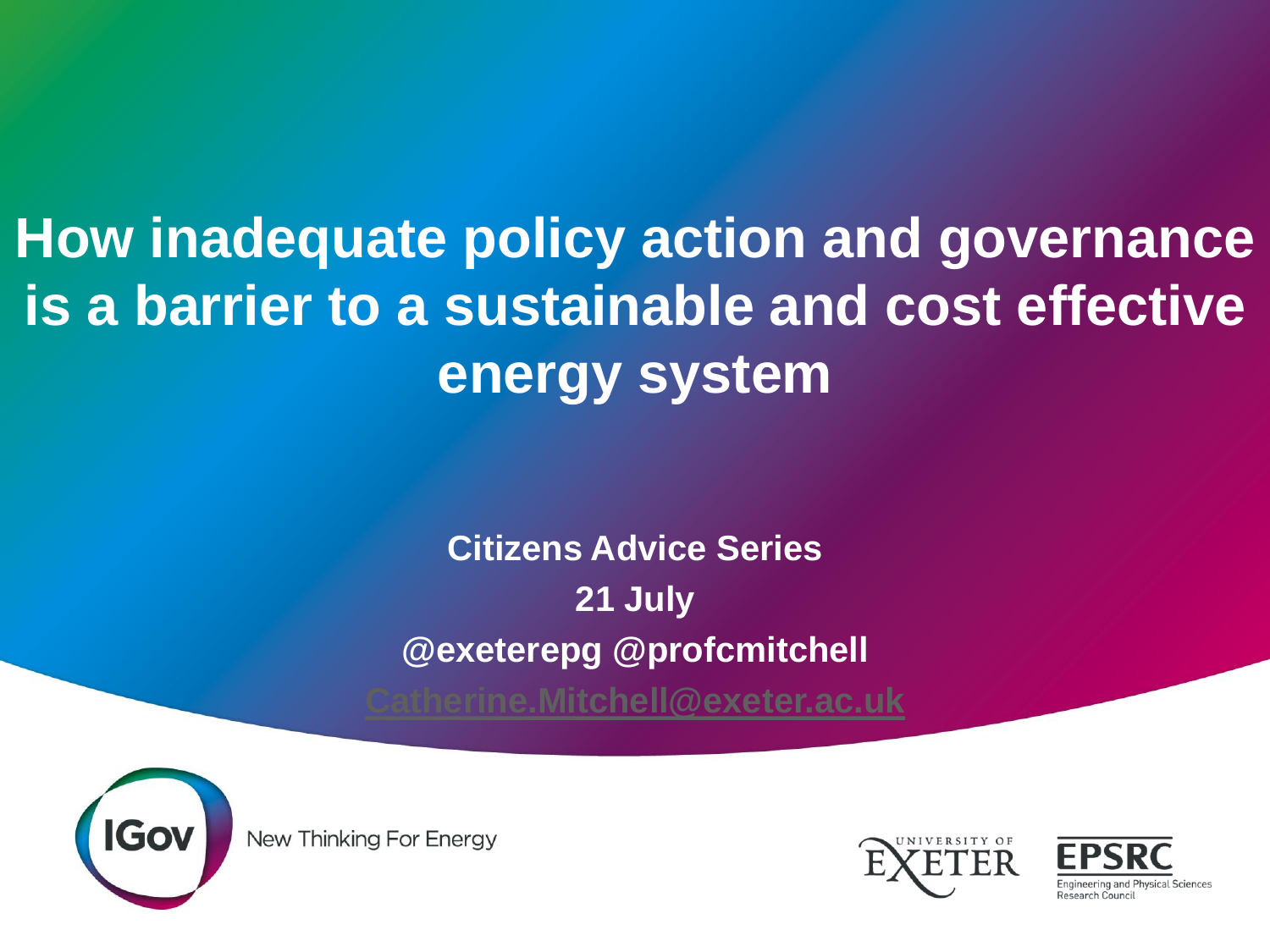### **Definitions**

- Energy Governance
	- policies, institutions (at all levels), economic regulation, network rules, market design, retail policy etc **AND**
	- the decision-making processes behind those rules and incentives
- Governance impacts on costs and revenues (therefore energy economics); sets eligibility (eg Licenses,or for DSR (or not) in capacity mechanism); sets rules (eg Codes for system operation, market design); reveals value (or not) through markets; enables choice and competition (or not); reveals value of resources and capabilities (or not); enables capture of value (or not); integrates customers / citizens (or not); enables a Just transformation (or not); has legitimate decision-making (or not).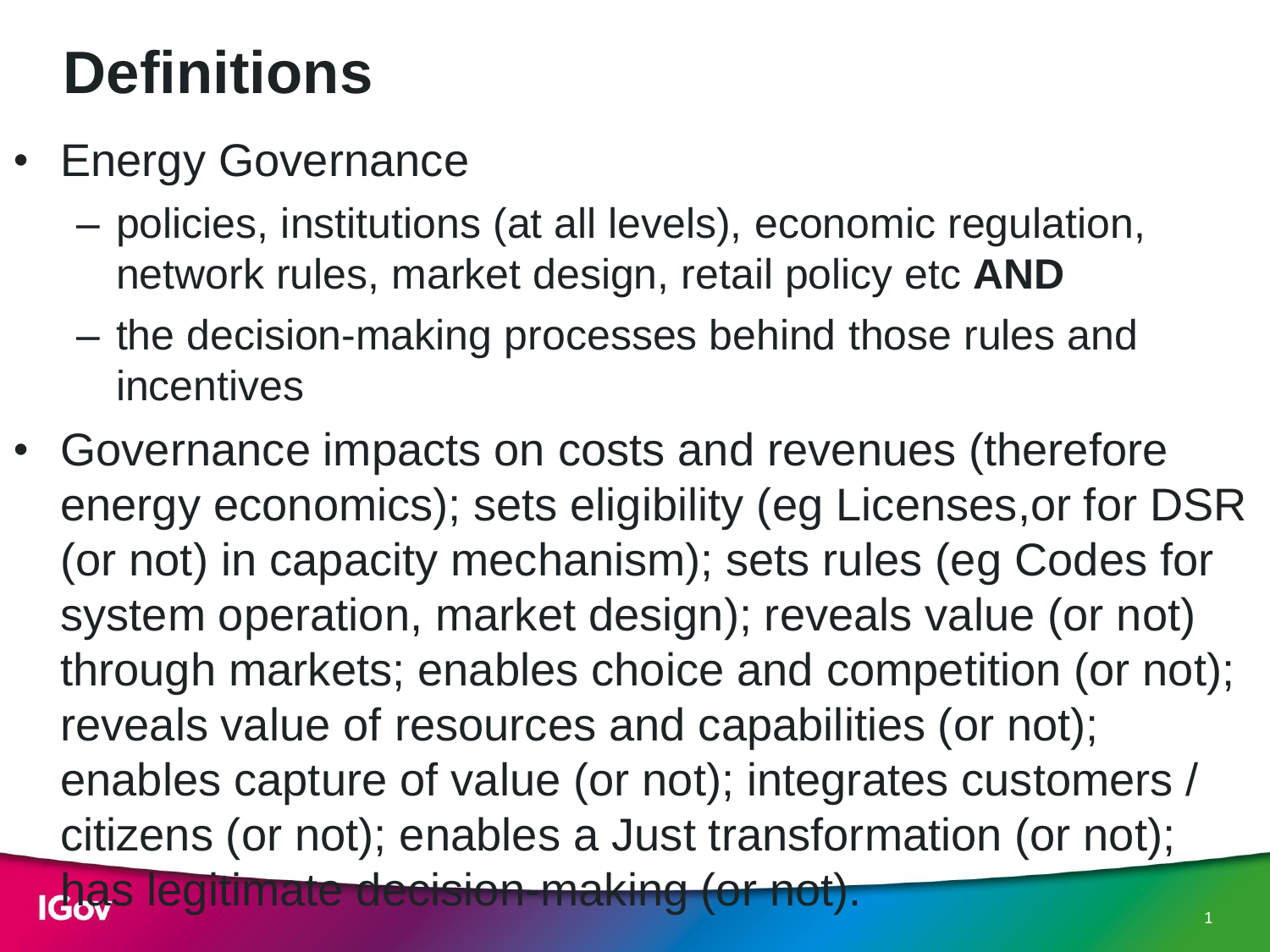# **Energy governance is outdated**

- Fundamentals of GB energy governance were established at the time of privatisation
- Since then, lots of reforms, but little fundamental change
- It is not fit-for-purpose is the face of rapid innovation and the need to reach net zero by 2050, or before

– We have to accelerate our GHG reductions

- Currently no process for direction-setting or managing the process of decarbonisation, across government departments and agencies, and across different industrial sectors
- Result is confused signals for market participants, ongoing support to established players, a lack of coordination within and between vectors; as well as limited support and protection for low-income households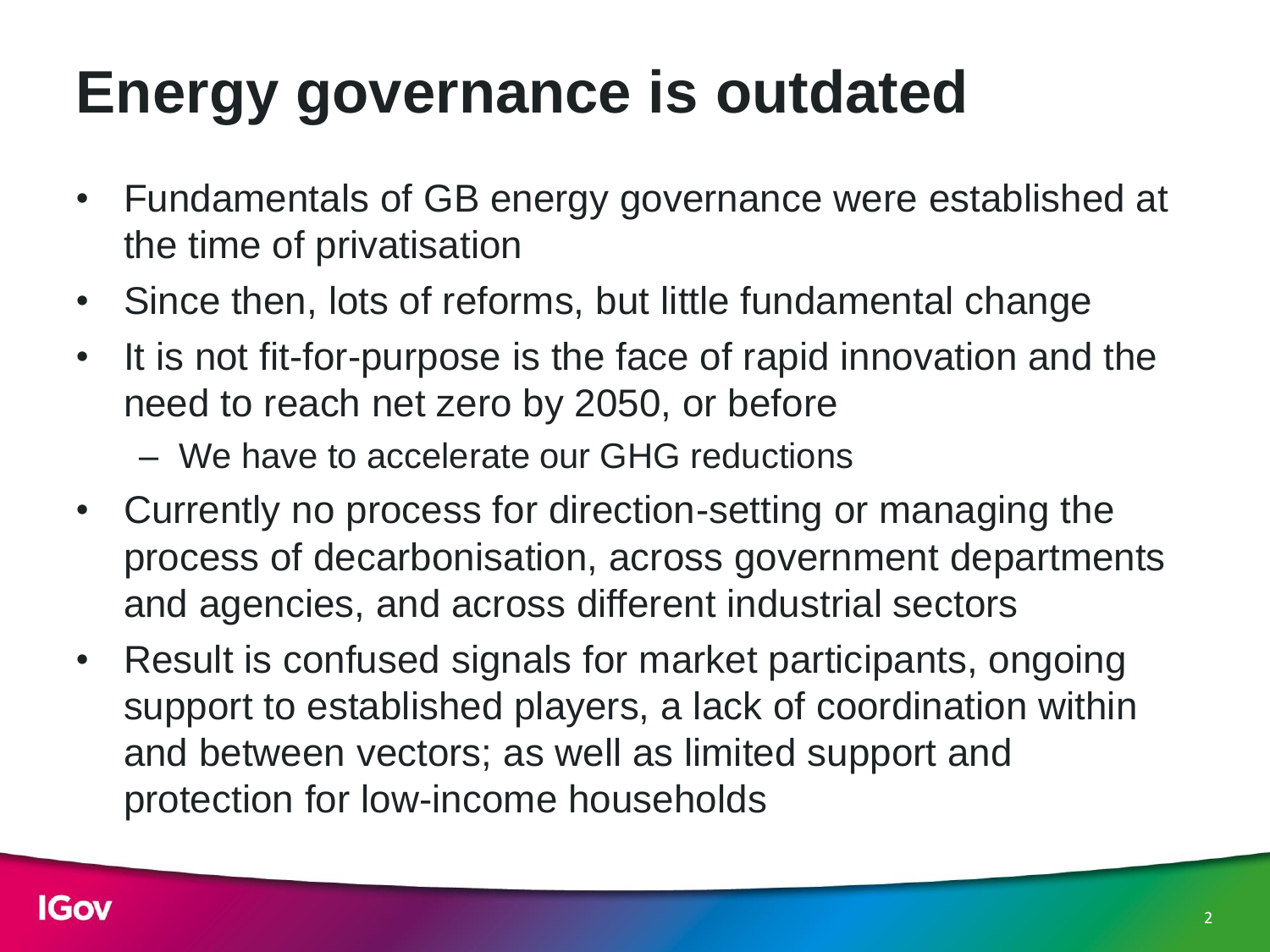# **We need to reset our energy governance**

- For better coordination
- To reveal the value, and enable its capture, of new energy and system resources created or enabled by digitalisation, new technologies, new stakeholder preferences
- To speed up GHG reduction
- To better integrate citizens and customers into decisions
- To enable a Just transformation
- **Achieving these goals and principles will require a few new institutions, reformed roles for some existing institutions and better integration between them**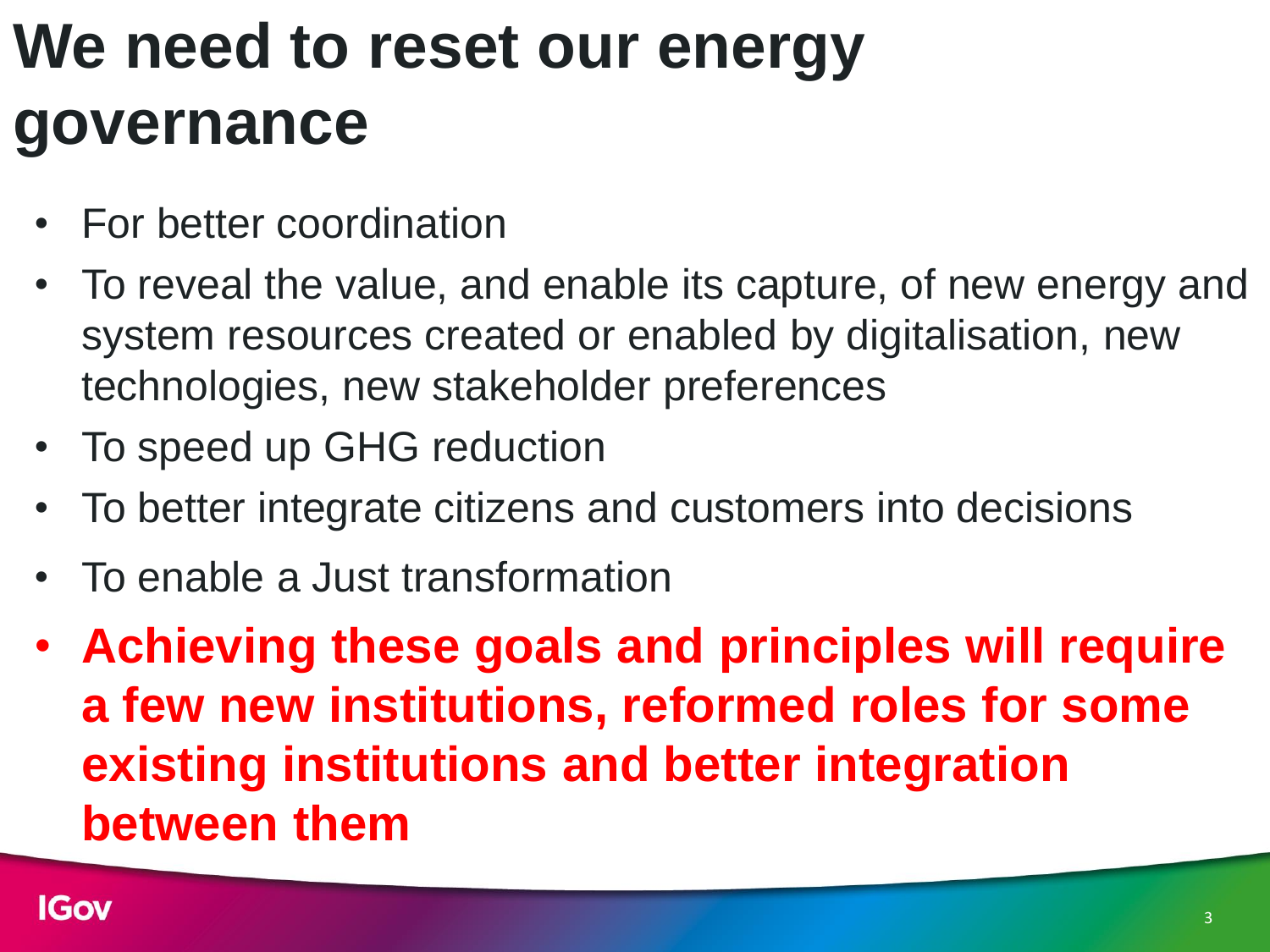## **IGov argues for <http://projects.exeter.ac.uk/igov/shortcut-to-key-igov-findings/>**

- One **new** institution (the Energy Transformation Commission) to implement the transformation process set by government, through brokering, coordination, consensus-building and engagement
- An Independent, Integrated System Operator, overseeing gas and electricity systems, and moving into the public sector (**reformed**)
- Regulatory reform (**reformed**)
	- New Duties and Role for Ofgem, and other Ministries
	- New ways to incentivise desired outcomes, including more energy efficient system op
	- Improved data governance, independent Market Monitor (**new**)
	- A regulatory framework for heat network (**new**)
- Integrated local governance, including the evolution from Distribution Network Operators (DNOs) to active Distribution Service Providers (DSPs) (**reformed**)
- Extending markets to local level (**reformed**)
	- **More** customer / citizen / prosumer involvement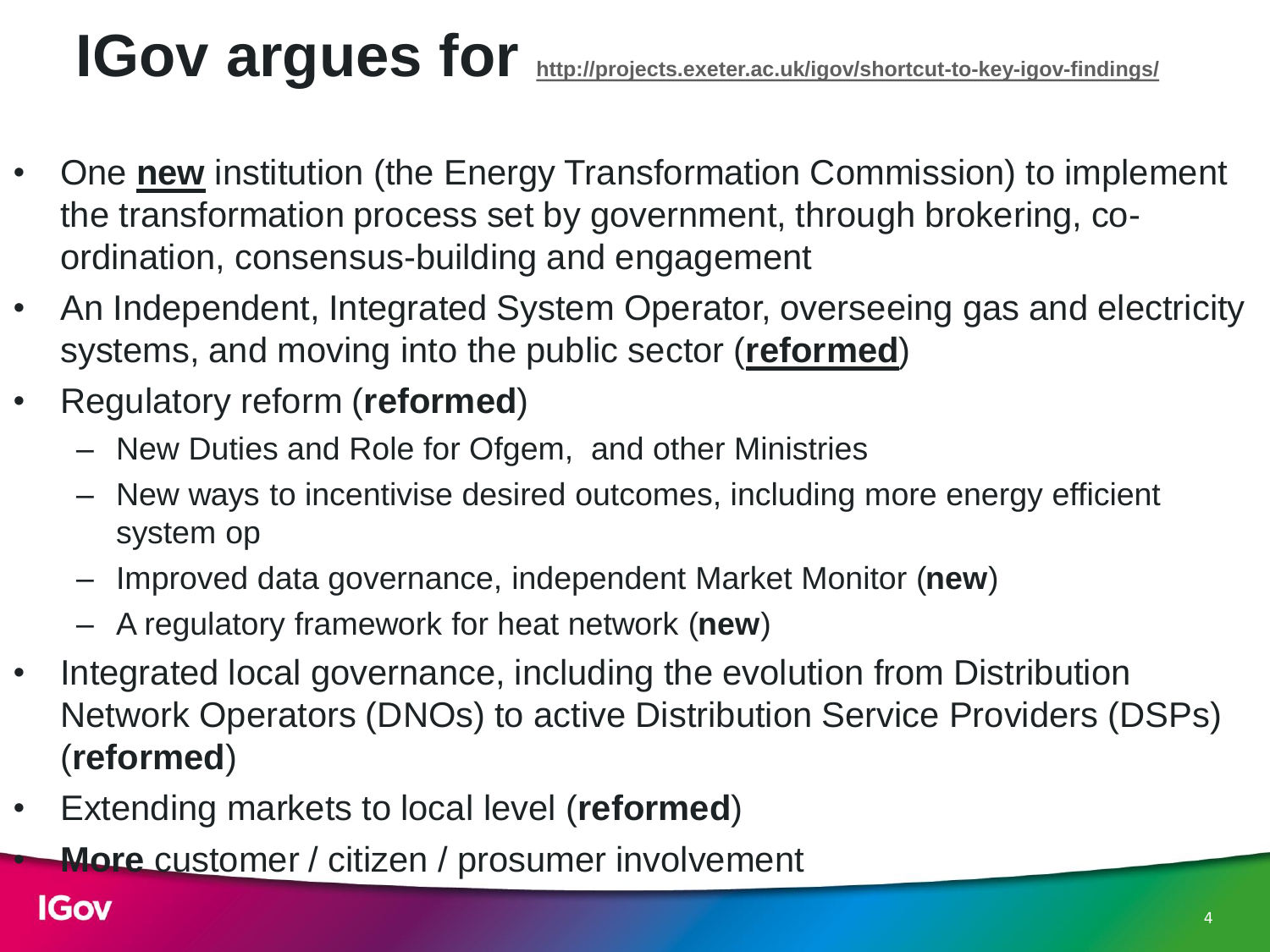#### **GB energy governance: current institutions and responsibilities**



**<http://projects.exeter.ac.uk/igov/getting-energy-governance-right-lessons-from-igov/>**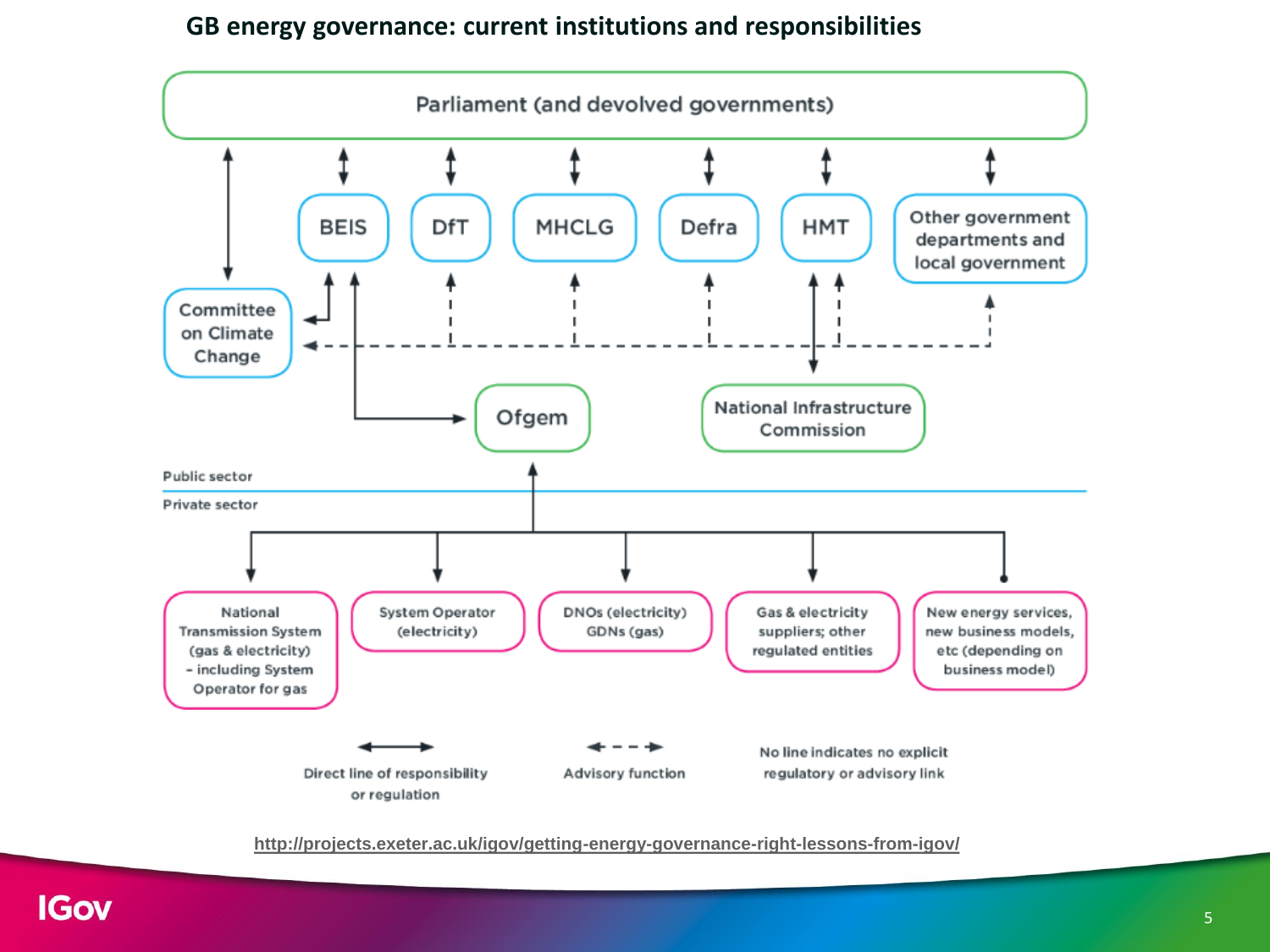#### **GB energy governance: proposed new institutions and responsibilities**



**<http://projects.exeter.ac.uk/igov/wp-content/uploads/2019/04/Enabling-the-transformation-of-the-energy-system-01-08-2019.pdf>**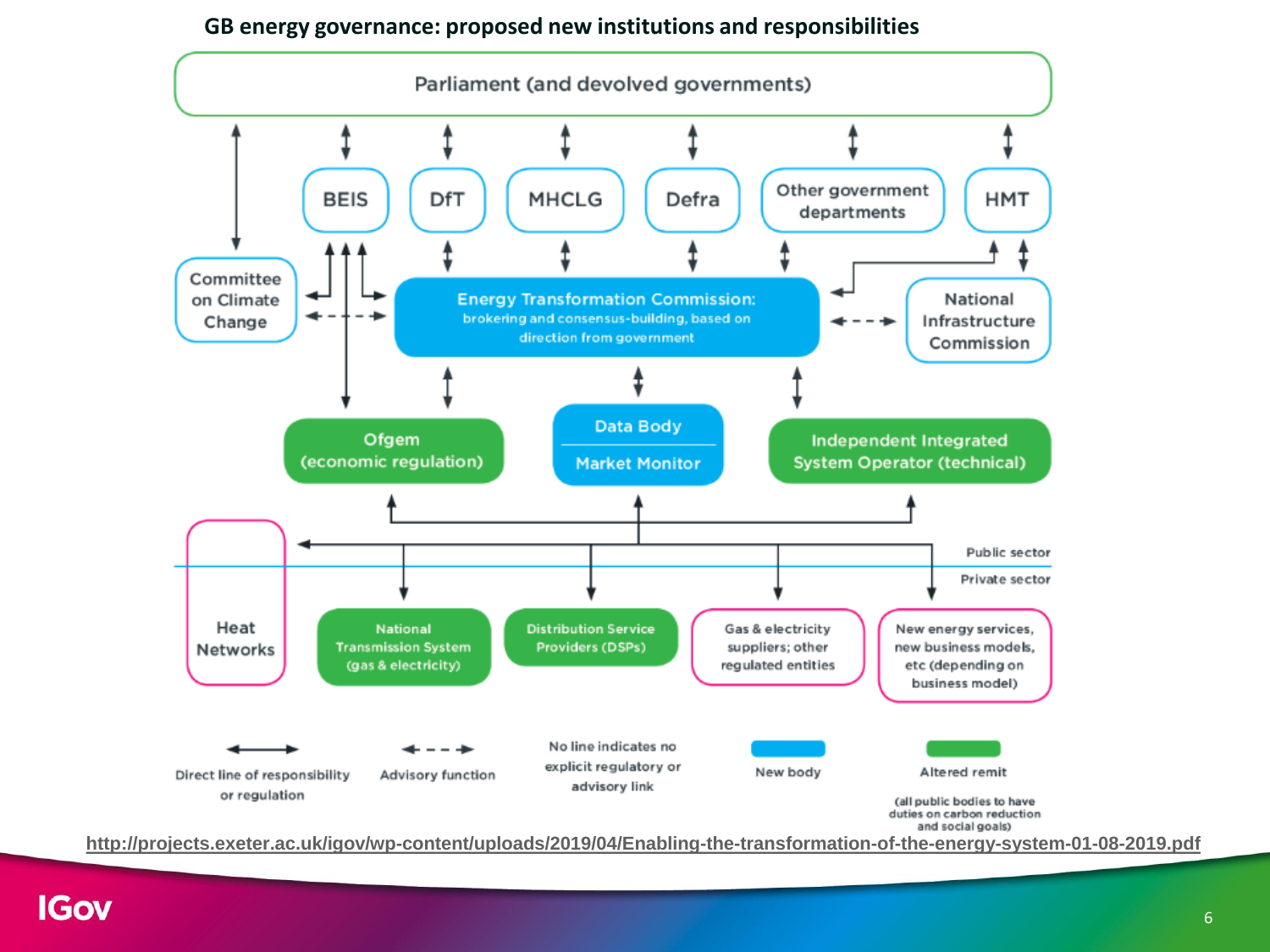### **Local Government Dimension has to be coordinated**



<http://projects.exeter.ac.uk/igov/wp-content/uploads/2019/08/IGov-Getting-energy-governance-right-01-08-19.pdf>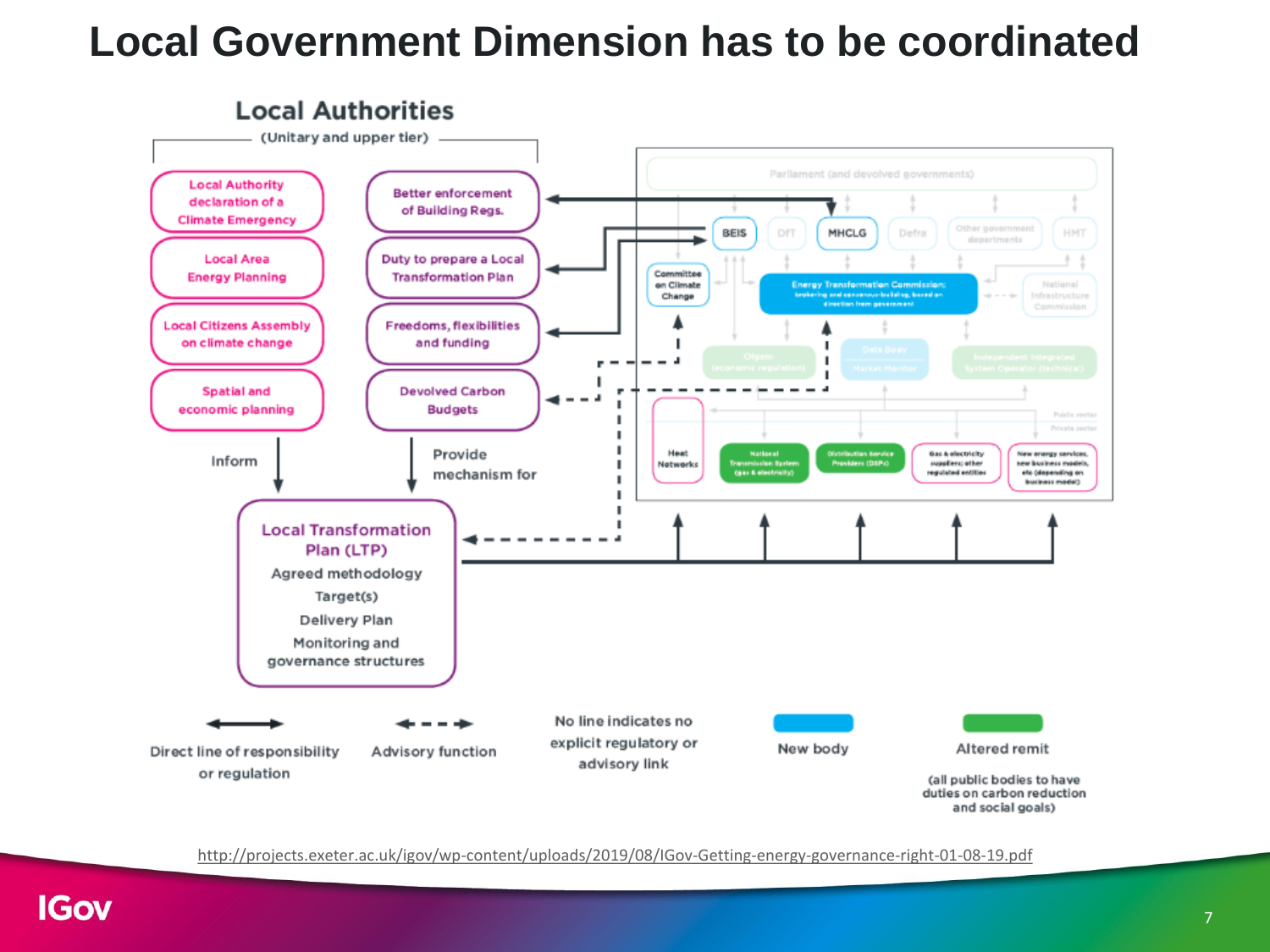### **Market Dimensions as well**



<http://projects.exeter.ac.uk/igov/wp-content/uploads/2019/08/IGov-Getting-energy-governance-right-01-08-19.pdf>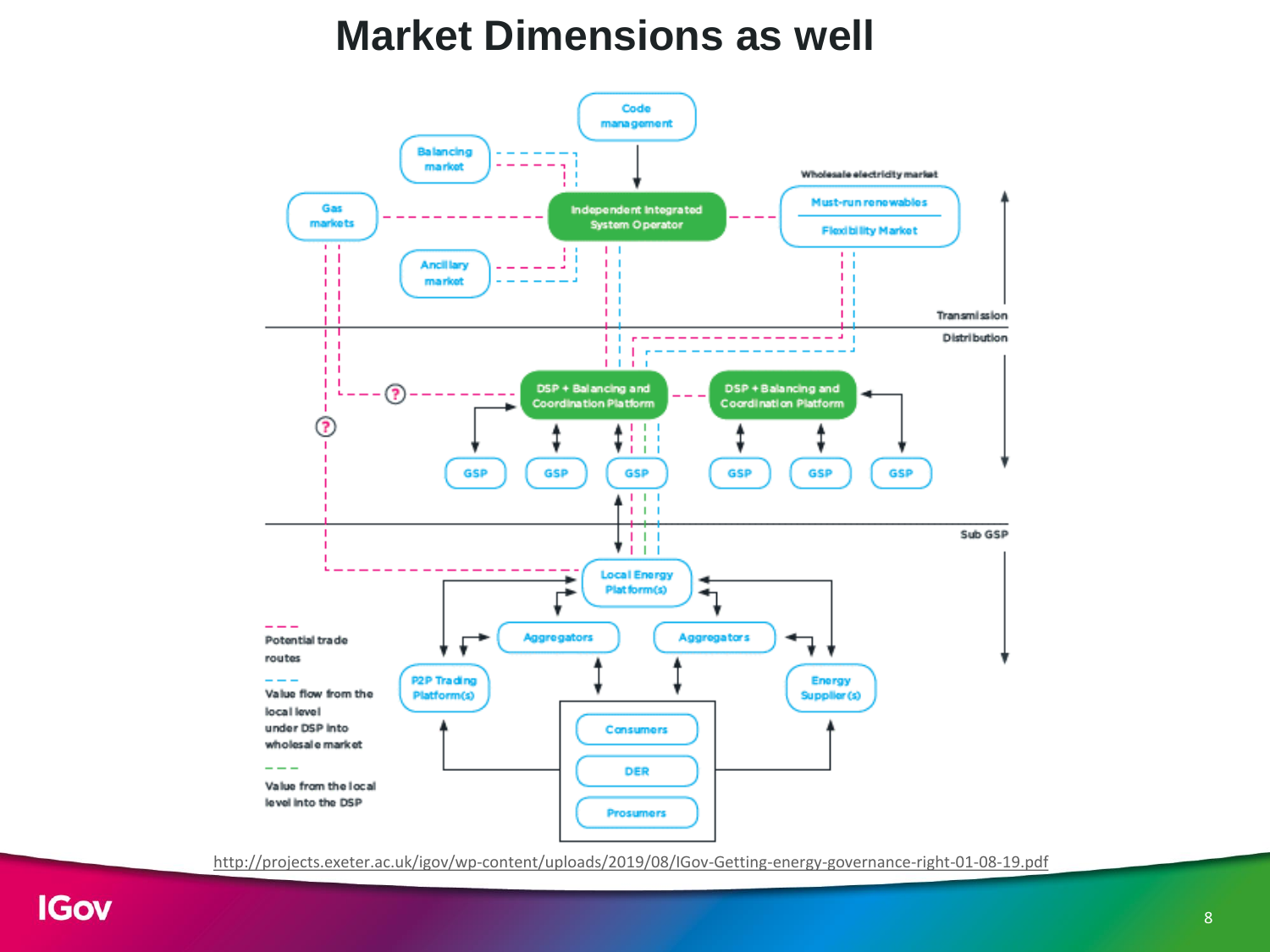

**<http://projects.exeter.ac.uk/igov/new-thinking-the-igov-institutional-framework-for-energy-governance/>**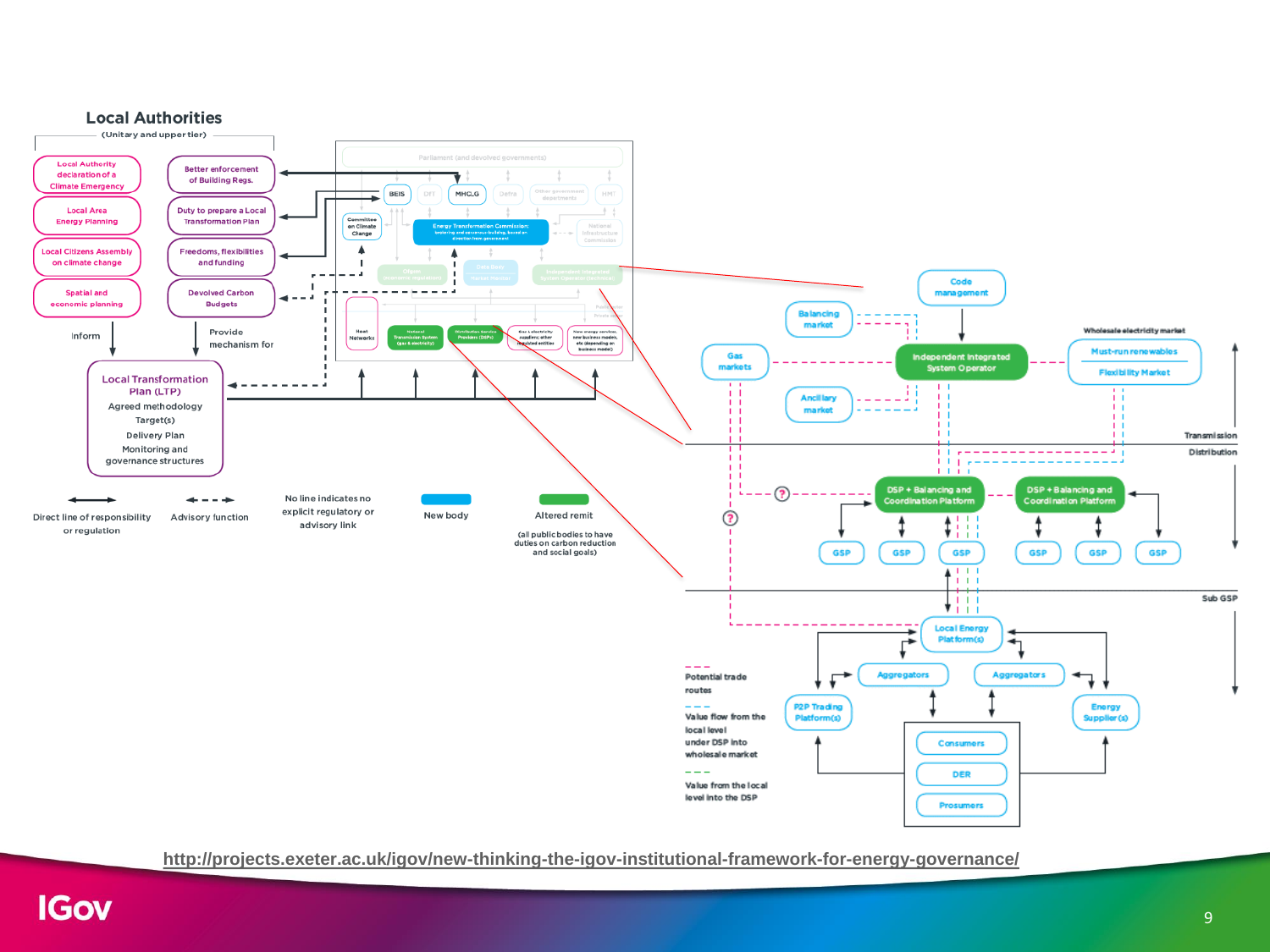### **We have to 'confront' the Politics**

- The move from a 'dirty' to a 'clean and efficient' energy system is hugely political
	- There are major differences in distributional outcomes depending on what pathway is taken (ie nuclear, CCS and hydrogen v RE, flexibility and EE) on different actors
	- This cannot be ignored
- Achieving Net Zero could be a huge positive opportunity for GB but could be squandered, more expensive, more unjust and without the necessary outcome we need